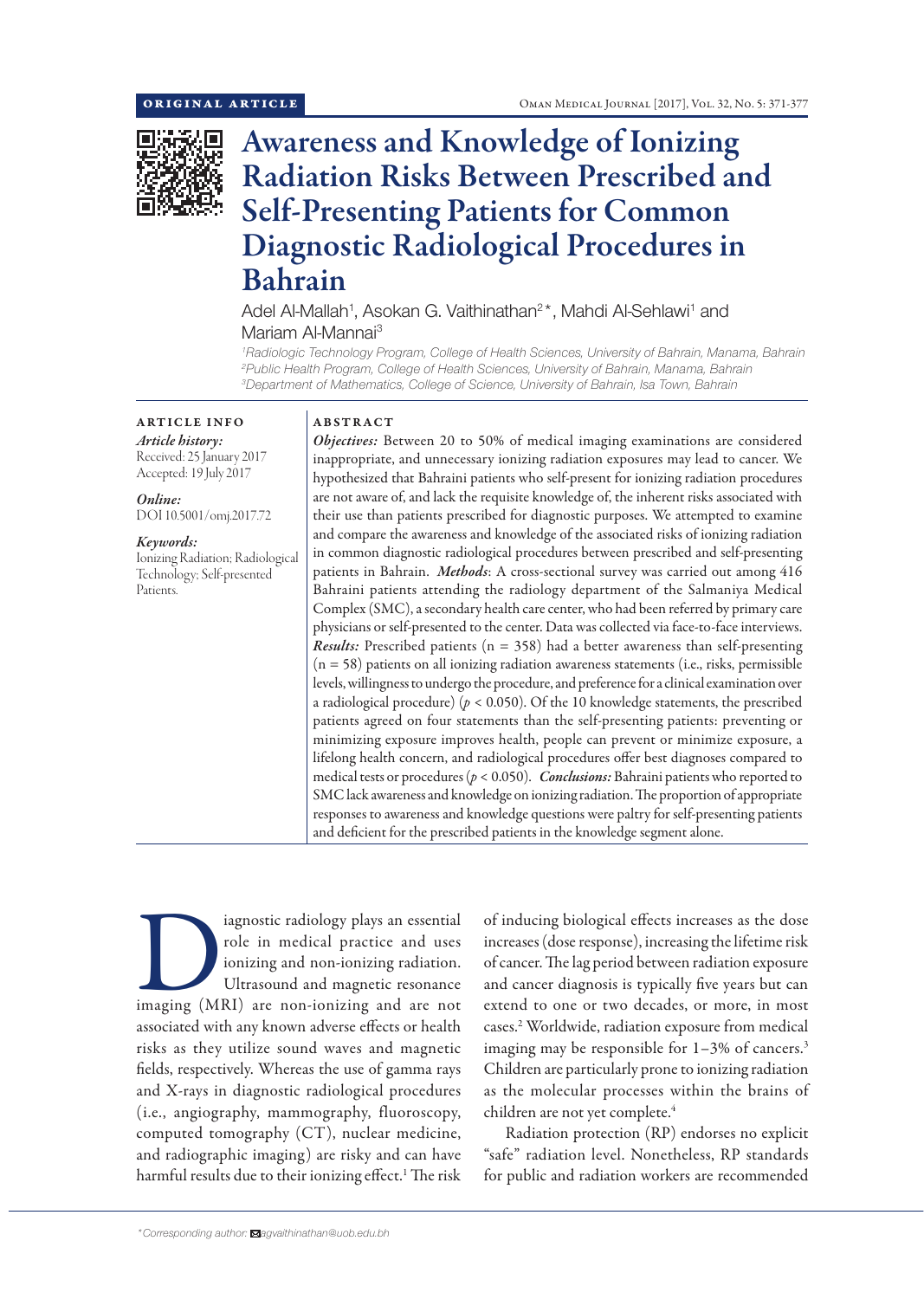by the International Commission on Radiological Protection (ICRP).<sup>5</sup> RP emphasizes the safe and controlled use of ionizing radiation, and its use for any radiological procedure for medical diagnosis should be kept as low as reasonably achievable.6 RP in medicine hinges on the concepts of justification and optimization. While many efforts have been put forth for optimization, less has been committed to justification.7,8 Justification refers to the appropriateness and dose of ionizing radiation in a radiological procedure based on the patient's brief clinical history.9 The potential health benefits should almost always outweigh the potential risks of radiation exposure. The unit of measurement for radiation dose, commonly referred to as effective dose, is millisievert (mSv). The ICRP laid maximum limits for radiation exposure for practical purposes. For a general person, the maximum exposure over one year is 1 mSv. For instance, a chest X-ray is 0.1 mSv, a CT scan of the head is 2.0 mSv, and barium swallow fluoroscopy is 1.5 mSv.<sup>5</sup>

A physician's request for radiological examination should have sufficient clinical information on the patient, the requested procedure, position required, and the clinical query. Additionally, it must comply with the clinical guidelines.<sup>10</sup> Sources suggest that a significant fraction (20–50%) of medical imaging examinations may be inappropriate.<sup>11,12</sup>

Patients seek their physician's care and advice for ailments where clinical and physical examinations are required. In general, the need for a medical imaging procedure may not arise in all patients, and they are diagnosed without exposure to unnecessary ionizing radiation. Although it is the physician's decision to seek a radiological opinion for the patient, selfpresentation<sup>13</sup> occurs when patients' refer themselves for a procedure and appeal for a radiology service as a psychological reassurance for themselves and is associated with a prevailing culture in certain communities. From the patients' perspective, nonreferral for a medical imaging procedure means that the physician has neglected them.<sup>14</sup> Although medical imaging procedures do not provide any relief and are not considered a treatment, some patients have faith in medical imaging procedures as a vital tool.15 This mindset is of concern. It implies that patients who self-present for medical imaging procedures are not aware of the referral system, radiation risks, and the economic burden associated with their use and overuse.<sup>10</sup>

The Kingdom of Bahrain is an archipelago made up of 33 islands located in the Arabian Gulf with a total area of 780 km2 . The population is around 1.3 million, which includes Bahrainis and multiethnic expatriates.16 The Ministry of Health provides the primary health care services through 24 health centers and three health clinics. The Salmaniya Medical Complex (SMC) is the oldest and largest multispecialty health care facility providing emergency and secondary care to all Bahrainis and residents of Bahrain.<sup>17</sup>

There are no reports on the awareness and knowledge of the risks associated with ionizing radiation for radiological procedures in Bahrain, as well as comparisons between prescribed and self-presenting patients. We hypothesized that Bahraini patients who self-present are not aware of, and lack the requisite knowledge of, the inherent risks associated with the use of ionizing radiation compared to patients prescribed radiological procedures for diagnostic purposes. Therefore, we sought to examine and compare the awareness and knowledge of the associated risks of ionizing radiation between prescribed and self-presenting Bahraini patients at a secondary care center, SMC in Bahrain.

# METHODS

This study was carried out after review and approval by the Institutional Research and Ethics Committee of the Ministry of Health, Bahrain, and the Research and Ethics Committee of the College of Health Sciences, University of Bahrain. A cross-sectional survey by a face-to-face interview rendered the data collection process. All consecutive Bahraini patients attending the radiology department of SMC either referred by primary health care physicians or directly reporting at the SMC due to an illness or self-presenting were included in the study. Parents responded if the patient was a minor (< 18 years of age). Pregnant women, patients attending the accident and emergency department, and non-Bahrainis were excluded from participating in the study.

A structured questionnaire was built following an in-depth literature review on ionizing radiation. The questionnaire was written in English language and translated into Arabic. To ensure originality of the questions, the questionnaire was back translated

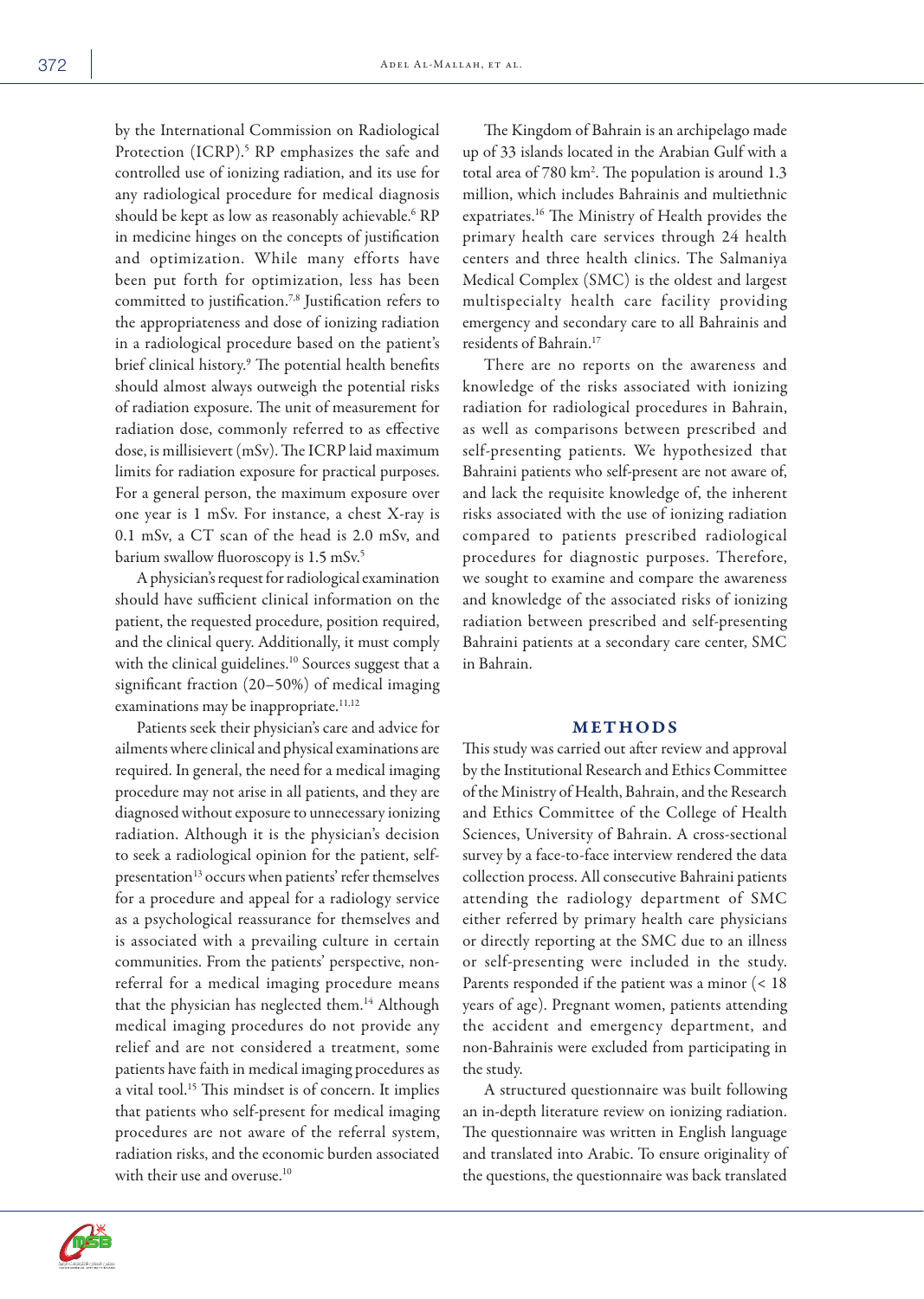from Arabic into English. For affirming face and content validity, the questionnaire was scrutinized by a panel of experts from the College of Health Sciences. Pretesting and piloting the questionnaire in 30 patients allowed for suitable modifications before embarking on the main study. The questionnaire was specific, realistic, measurable, and reliable that had an acceptable internal consistency (Cronbach's alpha  $= 0.72$ ).

The survey questionnaire had four sections. The first part of the questionnaire gathered participants' demographics, including age, gender, and education level. The second part of the questionnaire, made up of three-items, collected participants' clinical information (i.e., purpose of hospital visit, any prior radiological procedure, and type of radiological procedure). The third and fourth parts of the questionnaire (multiple-choice questions) containing four and 10 items, respectively, were used to evaluate participants' radiation awareness and knowledge (e.g., health risks, prevention, maximum number of examinations per year). A standalone question on patient's preference to obtain information about ionizing radiation concluded the questionnaire.

The sample size was estimated using the following conservative parameters for prevalence: expected population proportion of 50%, 95% confidence interval, and a 5% precision estimate on two sides of the true population proportion. These parameters indicated a required sample size of 385.<sup>18</sup> The required sample was increased to 400 participants (a level of precision of 4.9% either side) to account for potential invalid or incomplete responses. An estimated sample size of 400 was considered adequate.

Informed consent was obtained from the patients without persuasion after describing the purpose of the study. Patient data was protected throughout the study and after. The data from the questionnaire was cleaned, coded, and entered into Microsoft Excel and exported to IBM SPSS Statistics for Windows, version 23 (IBM Corp., Armonk, N.Y., USA) for statistical analysis. Descriptive statistics of frequency and percentages were used for the demographic characteristics. Differences in distribution of the awareness and knowledge responses between prescribed and self-presented patients were evaluated using the chi-squared test. Two-tailed tests were used, and a *p*-value < 0.050 was considered to be statistically significant.

Table 1: Demographics and clinical information of Bahraini patients for common radiological procedures ( $n = 416$ ).

| <b>Characteristics</b>           | $n(\%)$    |
|----------------------------------|------------|
| Age, years                       |            |
| < 10                             | 19(4.5)    |
| $10 - 19$                        | 47(11.2)   |
| $20 - 29$                        | 99(23.7)   |
| $30 - 39$                        | 81(19.4)   |
| $40 - 49$                        | 67(16.1)   |
| $50 - 59$                        | 56 (13.4)  |
| > 60                             | 47(11.2)   |
| Gender                           |            |
| Male                             | 186 (44.7) |
| Female                           | 230(55.2)  |
| <b>Educational level</b>         |            |
| No formal education              | 37(8.8)    |
| Primary school                   | 106(25.4)  |
| High school                      | 127 (30.5) |
| University graduate              | 146 (35.0) |
| Purpose of visiting the hospital |            |
| Injury                           | 155 (37.2) |
| Illness                          | 204 (49.0) |
| General health check             | 57(13.7)   |
| Prior radiological procedure     |            |
| Yes                              | 353 (84.8) |
| No                               | 61(14.6)   |
| Did not remember                 | 2(0.4)     |
| Type of radiological procedure   |            |
| Plain radiological procedure     | 276(66.3)  |
| Fluoroscopy                      | 53 (12.7)  |
| Computed tomography              | 44(10.5)   |
| Multiple procedures              | 43(10.3)   |

## RESULTS

A total of 416 patients completed the survey with complete responses. The majority of patients  $(n = 358)$  were in the prescribed group; 55.2% were female, and 44.7% were male [Table 1]. Half of the patients reported to SMC due to illness and 37.2% due to injury. Almost 85% had a radiological procedure before, and 14.6% reported for the first time. Two-thirds reported for the plain radiological procedure, 12.7% for a fluoroscopy, 10.5% for CT and, 10.3% for more than one procedure.

The level of awareness about the effect of ionizing radiation was evaluated using four statements [Table 2]. The prescribed patients had better awareness than the self-presented patients on all awareness statements concerning the risks,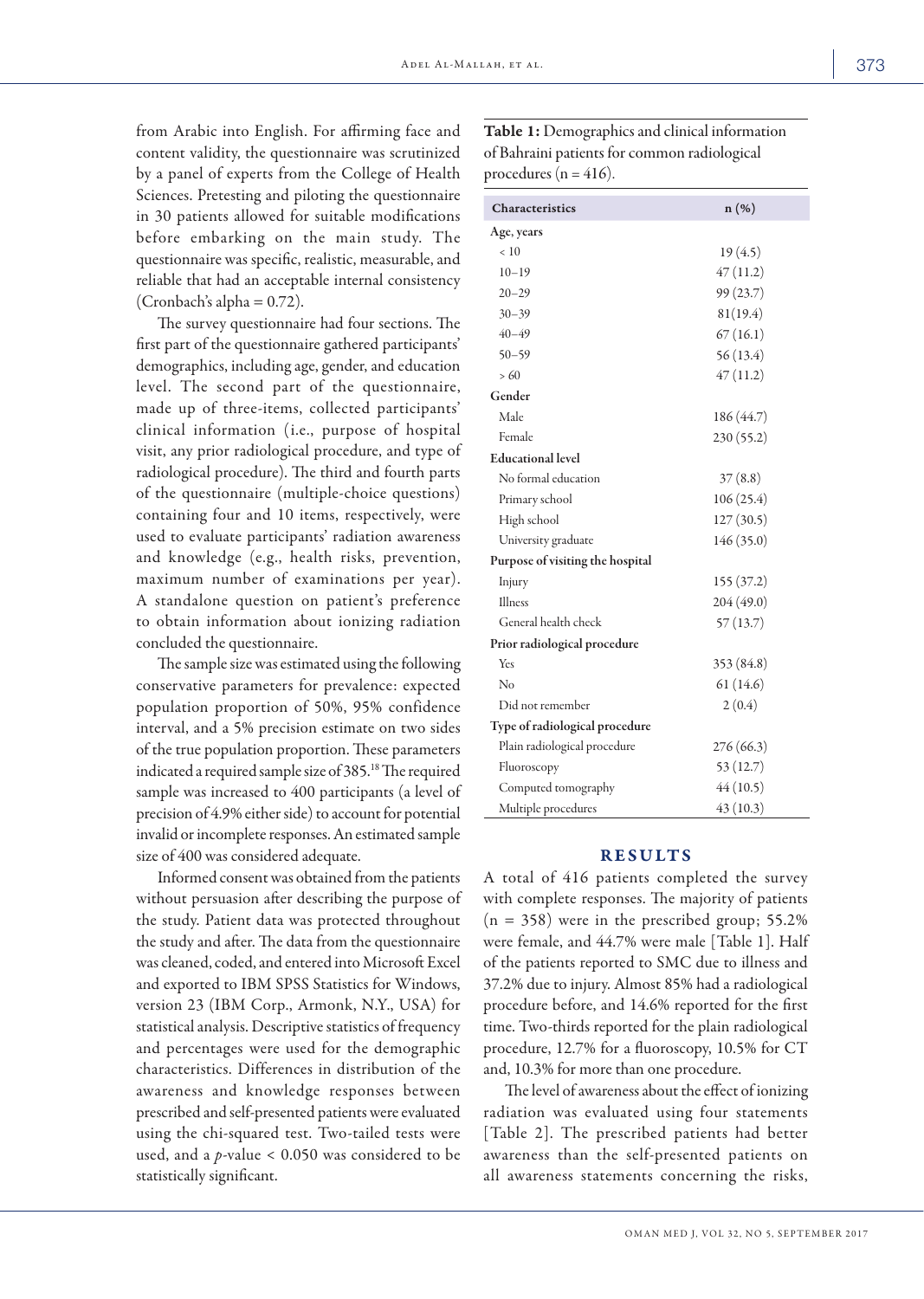| Awareness question (appropriate response)                                                        | <b>Prescribed patients</b><br>with an appropriate<br>response, % | Self-presented<br>patients with<br>appropriate<br>response, % | 95% CI            | $p$ -value  |
|--------------------------------------------------------------------------------------------------|------------------------------------------------------------------|---------------------------------------------------------------|-------------------|-------------|
| Are you aware of the risks of ionizing radiation? (Yes)                                          | 32.2                                                             | 4.1                                                           | $4.741 - 37.6291$ | 0.016       |
| Are you aware of the maximum ionizing radiation<br>dose permissible? (Yes)                       | 85.0                                                             | 1.8                                                           | 72.878-87.408     | < 0.001     |
| Are you willing to undergo ionizing radiation<br>procedure even if harmful? (No)                 | 38.0                                                             | 6.7                                                           | 13.415 - 41.318   | < 0.001     |
| Are you willing to undergo a clinical examination<br>compared to a radiological procedure? (Yes) | 66.7                                                             | 3.4                                                           | $37.281 - 70.279$ | ${}< 0.001$ |
|                                                                                                  |                                                                  |                                                               |                   |             |

**Table 2:** Patients awareness on ionizing radiation for common radiological procedures  $(n = 416)$ .

*CI: confidence interval.*

permissible levels of ionizing radiation, willingness to undergo ionizing radiation, and willingness to undergo a clinical examination rather than a radiological procedure ( $p < 0.050$ ). The median appropriate responses to awareness for prescribed patients was 52.35 (interquartile range (IQR): 46.78) compared to 3.75 (IQR: 3.85) in the selfpresented patients.

The level of knowledge about the effect of ionizing radiation was evaluated using 10 statements [Table 3]. A significantly greater percentage of prescribed patients agreed with the following four statements than the self-presented patients: Would preventing or minimizing ionizing radiation exposure improve a person's health? Can people prevent or

minimize ionizing radiation? Is ionizing radiation a lifelong health concern, and does radiological procedure offer best diagnoses than other medical tests or medical procedures? (*p* < 0.050). Appropriate responses to other knowledge statements were not significant between the prescribed and self-presented patients. The median appropriate responses for prescribed patients was 17.45 (IQR: 40.9) and 3.75 (IQR: 5.83) for the self-presented patients.

Prescribed patients preferred to learn more about ionizing radiation from a health care provider (49.0%), internet-based resource (52.0%), or via a family member, friend, and other sources (21.0%). A lesser proportion of self-presenting patients preferred to learn more about ionizing radiation

| Table 3: Knowledge on ionizing radiation between prescribed and self-presented Bahraini patients for |  |  |  |
|------------------------------------------------------------------------------------------------------|--|--|--|
| common radiological procedures who attended a tertiary care center ( $n = 416$ ).                    |  |  |  |

| Knowledge questions (appropriate response)                                                                                                             | Prescribed<br>patients with<br>appropriate<br>response, % | Self-presented<br>patients with<br>appropriate<br>response, % | 95% CI             | <i>p</i> -value |
|--------------------------------------------------------------------------------------------------------------------------------------------------------|-----------------------------------------------------------|---------------------------------------------------------------|--------------------|-----------------|
| Have you heard the term ionizing radiation before? (Yes)                                                                                               | 12.5                                                      | 4.1                                                           | $-14.869 - 21.188$ | 0.328           |
| What does the term ionizing radiation mean? (Any type of<br>energy that is capable of ionizing matter)                                                 | 12.5                                                      | 0.0                                                           | <b>NA</b>          | <b>NA</b>       |
| Is ionizing radiation dangerous to your health? (Yes)                                                                                                  | 6.3                                                       | 0.7                                                           | $-65.265 - 22.523$ | 0.697           |
| Would preventing or minimizing ionizing radiation<br>exposure improve a person's health? (Yes)                                                         | 45.4                                                      | 7.5                                                           | 20.916-47.640      | ${}< 0.001$     |
| What is the maximum number of radiological<br>examinations permissible per year for the categories of<br>radiological procedures? (Multiple responses) | 5.8                                                       | 1.7                                                           | $-37.847 - 21.884$ | 0.662           |
| Can people prevent or minimize ionizing radiation? (Yes)                                                                                               | 53.8                                                      | 7.2                                                           | 29.588-55.705      | ${}< 0.001$     |
| Is ionizing radiation a lifelong health concern? (Yes)                                                                                                 | 22.7                                                      | 7.0                                                           | $-1.206 - 24.689$  | 0.052           |
| Does radiological procedure offer best diagnoses than<br>other medical tests or medical procedures? (Yes)                                              | 62.7                                                      | 10.1                                                          | 37.970-61.849      | ${}< 0.001$     |
| Can radiological procedures be avoided as part of<br>diagnosis? (No)                                                                                   | 22.4                                                      | 3.4                                                           | $-7.422 - 29.395$  | 0.098           |
| Can ionizing radiation reduce pain? (No)                                                                                                               | 6.7                                                       | 1.7                                                           | $-37.017 - 21.281$ | 0.615           |
|                                                                                                                                                        |                                                           |                                                               |                    |                 |

*CI: confidence interval; NA :not available.*

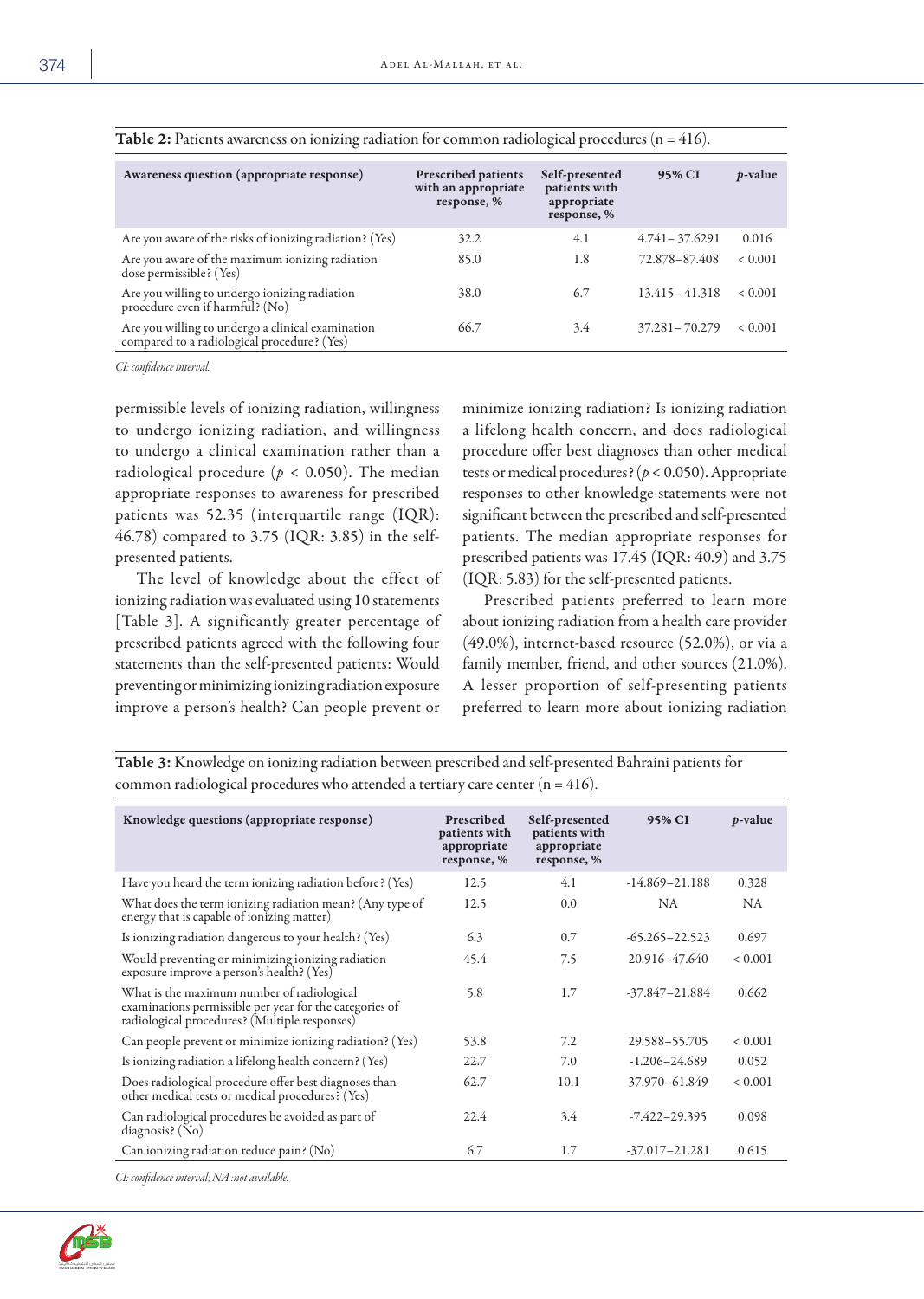from a health care provider (19.0%), internet-based resource (12.0%), or via a family member, friend, and other sources (7.0%).

Overall, the appropriate responses to awareness and knowledge statements were higher for prescribed than self-presenting patients. However, no significant differences were found in the awareness and knowledge statements for the demographic characteristics of age, gender, and levels of education.

# DISCUSSION

This study was carried out on the basis that common diagnostic radiologic procedures using ionizing radiation carry potential health risks; hence, patients' awareness and knowledge about ionizing radiation would play an important role in minimizing needless imaging and its ramifications. The results of our study in Bahrain show that awareness and knowledge of ionizing radiation are heterogeneous among prescribed patients and higher than the self-presented patients' confirming the hypothesis of this study.

Analyzing our study outcomes in detail, prescribed patients had a higher awareness of the minimum ionizing radiation permissible (85.0%) and preferred to undergo a clinical examination compared to a radiological procedure (67.0%). On the other hand, although significantly different to the self-presenting patients, it is of concern that the prescribed patient's awareness of the risks of ionizing radiation and their willingness to undergo the procedure even if harmful was below 50.0%. It is of serious concern to note that the awareness of self-presenting patients to ionizing radiation was poor since all their appropriate responses to awareness statements were below 10.0%. The results of our study closely mirrors one on the knowledge of radiation exposure in medical imaging in parents and legal guardians, who were largely unaware that medical imaging carries an inherent risk of exposure to radiation for their child.19

Only four out of 10 statements relating to knowledge had a statistically significantly higher proportion of appropriate responses in the prescribed category than the self-presenting category of patients. Of these four, only two statements (does radiological procedure offer best diagnoses than other medical tests or medical procedures, and can people prevent or minimize ionizing radiation?) had more than 50.0% appropriate responses. The proportion of appropriate response was below 50.0% for the questions, would preventing or minimizing ionizing radiation exposure improve a person's health, and is ionizing radiation a lifelong health concern? Among the patients who self-presented, the results were identical to their awareness responses and particularly worrying as their appropriate responses to knowledge statements were below 10.0% for nine out of 10 statements.

Although over 85.0% of patients were adults, 65.0% were university or high-school graduates, and 85.0% had a prior radiological procedure, their awareness and knowledge of ionizing radiation was inadequate, and no significant differences were found between age, gender, and education level.

The proportion of appropriate responses to awareness and knowledge were paltry for selfpresenting patients and deficient for the prescribed patients in the knowledge segment. Thus, it must be construed that the Bahraini patients who reported to SMC lack awareness and knowledge on ionizing radiation, in particular, self-presenting patients. Other studies have also suggested that the exposure to ionizing radiation from medical procedures is not a concern to the general public. Patients probably trust that healthcare professionals are competent in minimizing any risks because of their comprehensive training in radiation protection.<sup>20,21</sup>

Public health care services are delivered free to all Bahraini nationals. Therefore, most often, selfpresenting patients insist on radiological procedures and physicians are urged to oblige, or else patients may rate a care low when they perceive that their legitimate requests for a diagnostic radiological procedure was denied or ignored.14 Additionally, they may seek a private practitioner to have it done.

Our work is not bereft of limitations. Firstly, this study was carried out only in SMC, so our sample refers to this specific population and may limit the generalizability of these findings to populations with access to other health care settings. Secondly, the population represented in our sample does not include pregnant women, those attending the accident and emergency department, and non-Bahraini patients, therefore, the results of our study could only be compared to similar patient populations. Thirdly, there is no standardized survey instrument available to assess awareness and knowledge of ionizing radiation, particularly in common diagnostic radiological procedures.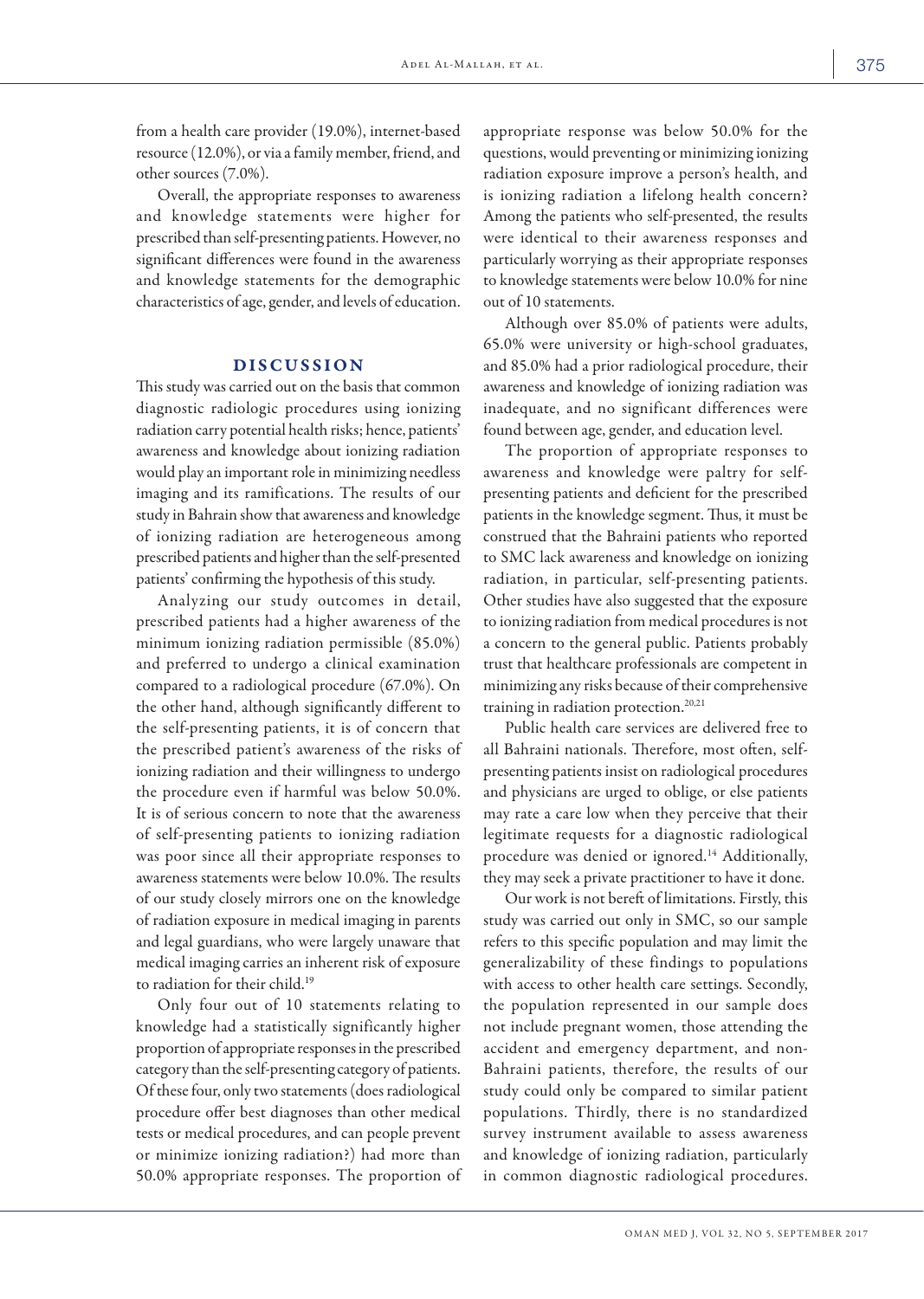We utilized the existing literature and the opinion of experts in the field to design a data collection instrument that was comprehensive and detailed with an acceptable internal consistency. Fourthly, we did not attempt to create an overall index for the results of our data for a comparison between prescribed and self-presented patients as the data was not normally distributed, hence the median and interquartile range alone were presented. Further, we believed that each statement or question on awareness and knowledge provided necessary and sufficient information related to the aim of the study. Finally, the number of prescribed and self-presenting patients for common diagnostic radiological procedures is not equal since the patients were enrolled consecutively in the study and may serve as a surrogate of the prevailing proportion of selfpresenting patients in the Bahraini population.

In recent years, improved recognition of the impacts of ionizing radiation has been identified as one of the major public health and medical challenges. Our findings suggest that a great need exists for health promotion in basic concepts of ionizing radiation exposure and risk in patients, caregivers, and the general population. Organizational efforts involving healthcare professionals should augment the public awareness and knowledge regarding diagnostic radiological procedures. A shared decision-making platform between healthcare professionals and patients offers the opportunity to discuss the benefits and risks associated with diagnostic radiological procedures.22 Thereby, healthcare professionals become agents of public health in counseling on the risks and benefits of diagnostic radiological procedures and providing evidence-informed health care to their patients. To the best of our knowledge, this study is a first of its kind to assess the awareness and knowledge of ionizing radiation risks to patients for common diagnostic radiological procedures in Bahrain and, furthermore, on the comparison between prescribed and self-presenting patients. Further studies are required to assess the magnitude of the self-presenting patients including other health care settings in the country.

# **CONCLUSION**

The Bahraini patients who reported to SMC lack awareness and knowledge on ionizing radiation. The appropriate responses to awareness and knowledge questions were paltry for self-presented patients and deficient in the prescribed patients in the knowledge segment. This study provides the first data on the differences in awareness and knowledge of ionizing radiation risks between prescribed and self-presenting patients for common diagnostic radiological procedures in Bahrain. Further studies are needed in diverse clinical settings among the population to validate our results and recommend a policy on exposure to ionizing radiation on common diagnostic radiological procedures. We strongly believe health promotion can play a significant role in preventing unnecessary ionizing radiation exposure to self-presenting patients, irrespective of their clinical condition.

### *Disclosure*

The authors declared no conflicts of interest. No funding was received for this study.

#### *Acknowledgements*

The authors would like to thank all the participants in the study, Mr. Amal Jacob of Christian Medical College, Vellore, India for valuable analytical inputs, and Mr. Mahdi AL Kulaiti, Chief of Radiology, SMC, Ministry of Health, Bahrain, for the support provided to carry out the study.

## references

- 1. Principles of ionizing radiation. In: Sam Keith, H. Edward Murray, Wayne Spoo, Chemical Managers/Authors, editors. Toxicological profile for ionizing radiation. U.S. department of health and human services. Public Health Service. Agency for Toxic Substances and Disease Registry. Atlanta, Georgia, USA: Agency for Toxic Substances and Disease Registry Division of Toxicology/Toxicology Information Branch; 1999. p.23-79.
- 2. Amis ES Jr, Butler PF, Applegate KE, Birnbaum SB, Brateman LF, Hevezi JM. et al; American College of Radiology. American College of Radiology white paper on radiation dose in medicine. J Am Coll Radiol 2007 May;4(5):272-284.
- 3. Berrington de González A, Darby S. Risk of cancer from diagnostic X-rays: estimates for the UK and 14 other countries. Lancet 2004 Jan;363(9406):345-351.
- 4. Kempf SJ, Azimzadeh O, Atkinson MJ, Tapio S. Long-term effects of ionising radiation on the brain: cause for concern? Radiat Environ Biophys 2013 Mar;52(1):5-16.
- International Commission on Radiological Protection (ICRP). Radiological Protection in Medicine. ICRP Publication 105. Ann. ICRP 37 (6). 2007 [cited 2016 September]. Available from: http://www.icrp.org/ publication.asp?id=ICRP%20Publication%20105.
- 6. Preston RJ. Radiation biology: concepts for radiation protection. Health Phys 2005 Jun;88(6):545-556.
- 7. Scally AJ. Recommended standards for the routine performance testing of diagnostic X-Ray imaging systems. IPEM Report 91. York, UK: Institute of Physics and Engineering in Medicine. 2005 [cited 2016 August]. Available from: https://www.ipem.ac.uk/Publications/ IPEMReportSeries/AvailablePublications.aspx.
- 8. Sierzenski PR, Linton OW, Amis ES Jr, Courtney DM, Larson PA, Mahesh M, et al. Applications of justification and optimization in medical imaging: examples of clinical